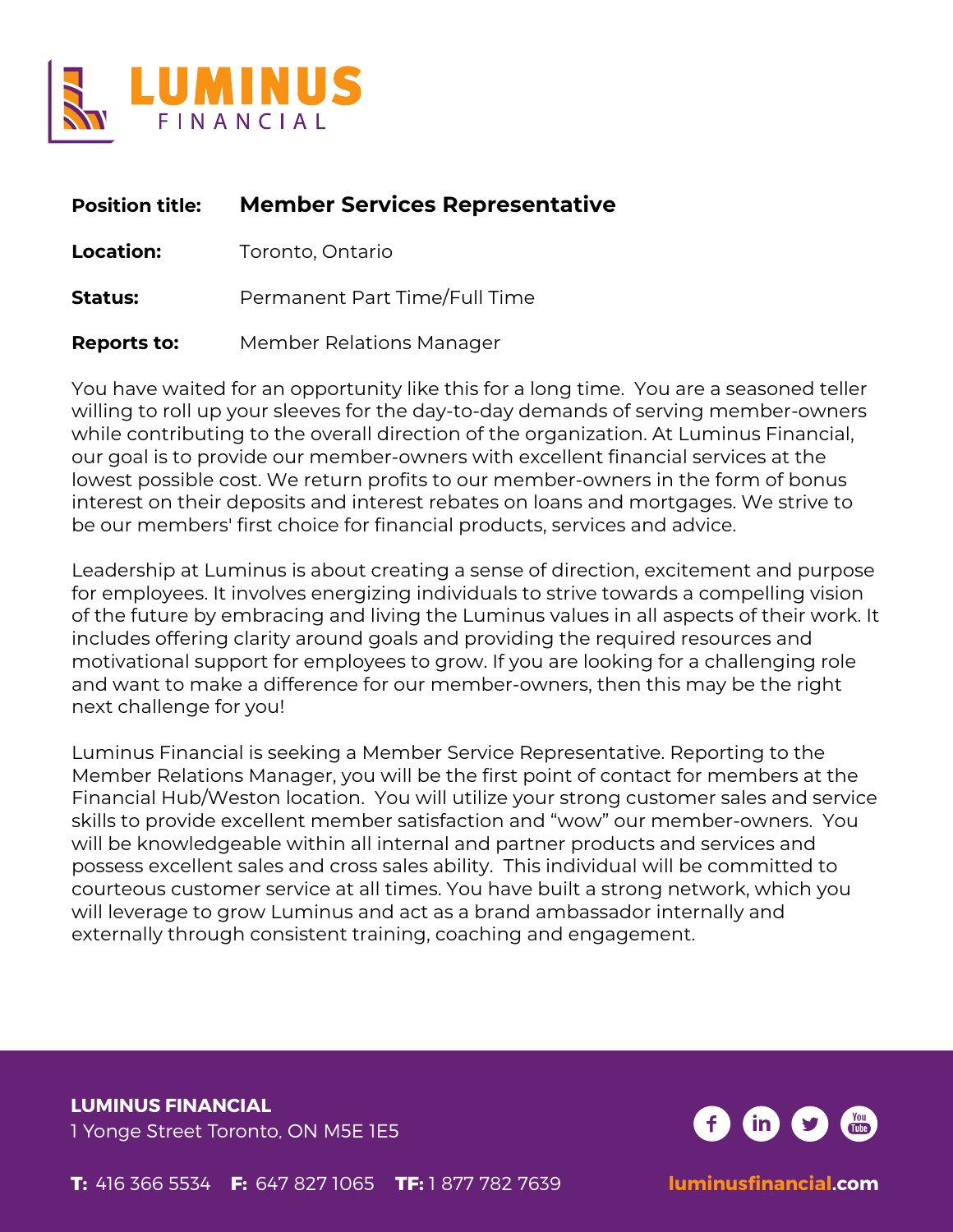

#### **Principle Accountabilities:**

- Act as an ambassador for Luminus both internally and externally to promote the Luminus brand
- Maintain a team environment that is open and transparent
- Strict adherence to cash handling and security risk procedures
- Accurately manages cash function
- Ensure that all incoming calls or emails are handled on a timely and efficient basis while capitalizing on all opportunities to attain growth for the credit union
- Handle member-owner in person/online/e-mail inquiries; identify and resolve problems, complaints and explain and initiate corrective action with memberowners; perform transactional duties as required for member-owner requests; provide information on products and services
- Models behaviour and elevate the Luminus brand
- Inspire commitment to Luminus' continued success and ongoing transformation.

## **Minimum Qualifications:**

- University or College
- Demonstrated ability to work within a team environment
- Passion for customer/member service
- Attention to detail, accuracy
- Previous working experience as a branch teller in the banking or credit union industry

## **Required Competencies**

- 1. Building Relationships
	- Provide exemplary service to members and partners at all times

#### **LUMINUS FINANCIAL**

1 Yonge Street Toronto, ON M5E 1E5



**T:** 416 366 5534 **F:** 647 827 1065 **TF:** 1 877 782 7639 **luminusfinancial.com**